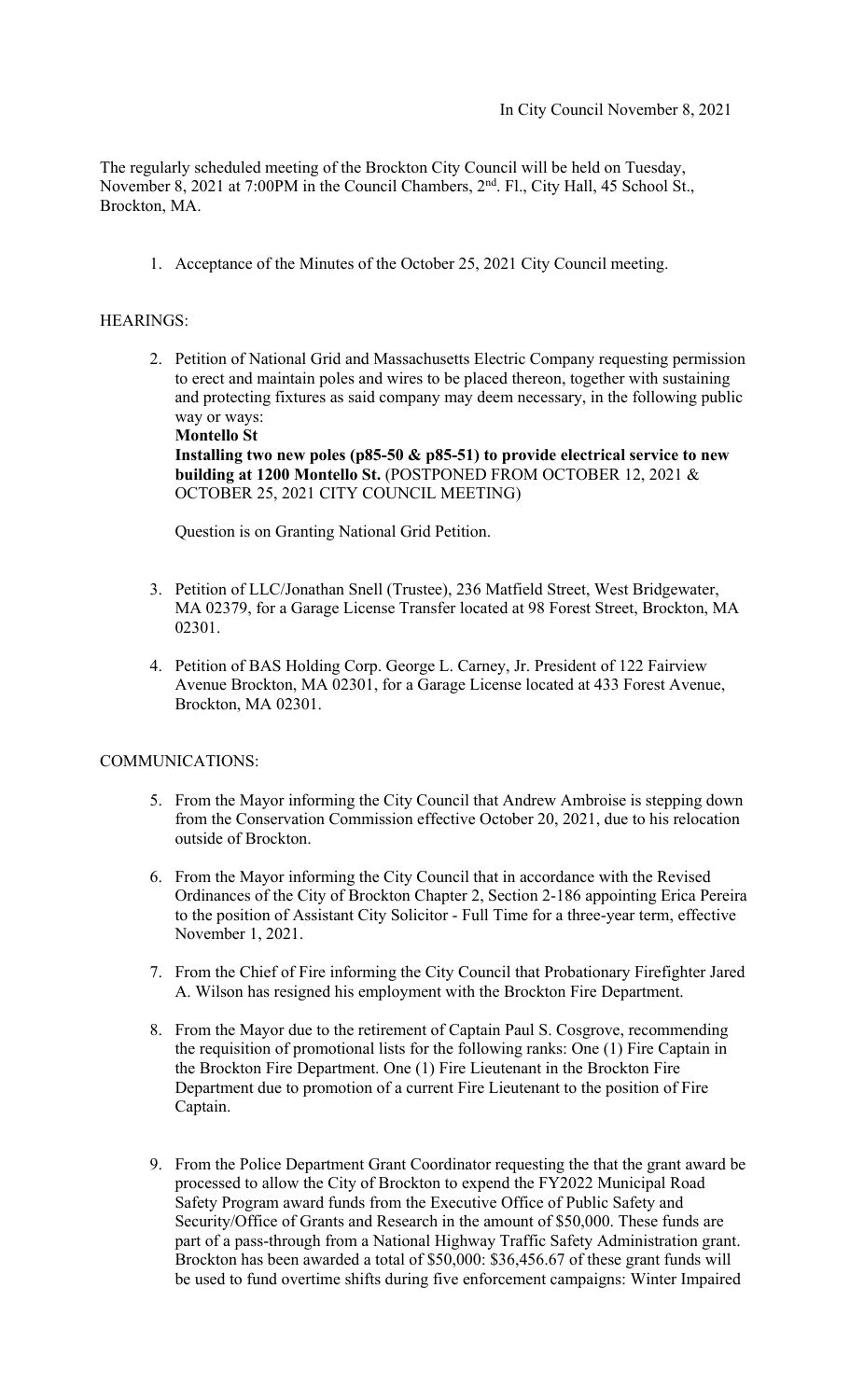Driving (DSOGPO) in December 2021, Distracted Driving in April 2022, Click It or Ticket (CIOT) in May 2022, Summer Speed in June 2022, and Summer Impaired Driving (DSOGPO) in August and September 2022. \$6,028.26 will be used for the Bike Unit to conduct bike rodeos, \$6,028.27 will be used for overtime shifts for pedestrian and bike safety enforcement, \$1,186.80 will be used to purchase 750 bicycle lights for youth and \$300 will be used to print 750 resource cards to be distributed during the bike rodeo.

- 10. From the Mayor in accordance with the General Laws of Massachusetts, Chapter 44, recommending that the City Council authorize the acceptance and expenditure of the grant award in the amount of \$50,000 from…. EXECUTIVE OFFICE OF PUBLIC SAFETY AND SECURITY'S OFFICE OF GRANTS AND RESEARCH (OGR) – FY22 MUNICIPAL ROAD SAFETY (MRS) GRANT to…. BROCKTON POLICE DEPARTMENT - FY22 MUNICIPAL ROAD SAFETY (MRS) GRANT FUND. \$36,456.67 of these grant funds will be used to fund overtime shifts during five enforcement campaigns: Winter Impaired Driving (DSOGPO) in December 2021, Distracted Driving in April 2022, Click It or Ticket (CIOT) in May 2022, Summer Speed in June 2022, and Summer Impaired Driving (DSOGPO) in August and September 2022. \$6,028.26 will be used for the Bike Unit to conduct bike rodeos, \$6,028.27 will be used for overtime shifts for pedestrian and bike safety enforcement, \$1,186.80 will be used to purchase 750 bicycle lights for youth and \$300 will be used to print 750 resource cards to be distributed during the bike rodeo.
- 11. From the CFO in accordance with Section 5 of Chapter 324 of the Acts of 1990, certifying that the financial resources and revenues of the City of Brockton are and will continue to be adequate to support the grant funds in the amount of \$50,000 from EXECUTIVE OFFICE OF PUBLIC SAFETY AND SECURITY'S OFFICE OF GRANTS AND RESEARCH (OGR) – FY22 MUNICIPAL ROAD SAFETY (MRS) GRANT to……. BROCKTON POLICE DEPARTMENT - FY22 MUNICIPAL ROAD SAFETY (MRS) GRANT FUND without a detrimental impact on the continuous provision of the existing level of municipal services.
- 12. From the Mayor in accordance with the General Laws of Massachusetts, Chapter 44, recommending that the City Council authorize the transfer of \$2,000,000 from…. RETIREMENT FUND-CONTRIBUTORY PENSIONS to…. STABILIZATION FUND.
- 13. From the CFO in accordance with Section 5 of Chapter 324 of the Acts of 1990, certifying that the financial resources and revenues of the City of Brockton are and will continue to be adequate to support the total proposed transfer of \$2,000,000 from…. RETIREMENT FUND- CONTRIBUTORY PENSIONS to…. STABILIZATION FUND without a detrimental impact on the continuous provision of the existing level of municipal services. \$20,000,000 will come from the retirement budget to fund the Contingency Reserve Fund (CRF), some funds will be left in their budget. This transfer will replenish the stabilization fund of some of the funds used to settle collective bargaining agreements.
- 14. From the Mayor in accordance with the General Laws of Massachusetts, Chapter 44, recommending that the City Council authorize the transfer of \$20,000,000 from…. RETIREMENT- CONTRIBUTORY PENSIONS to…. PENSION STABILIZATION FUND (7251).
- 15. From the CFO in accordance with Section 5 of Chapter 324 of the Acts of 1990, certifying that the financial resources and revenues of the City of Brockton are and will continue to be adequate to support the total proposed transfer of \$20,000,000 from…. RETIREMENT FUND-CONTRIBUTORY PENSIONS to…. PENSION STABILIZATION FUND (7251) without a detrimental impact on the continuous provision of the existing level of municipal services. This money will fund the initial amount of the Contingency Reserve Fund (CRF) that will provide a buffer against the potential market corrections. The pension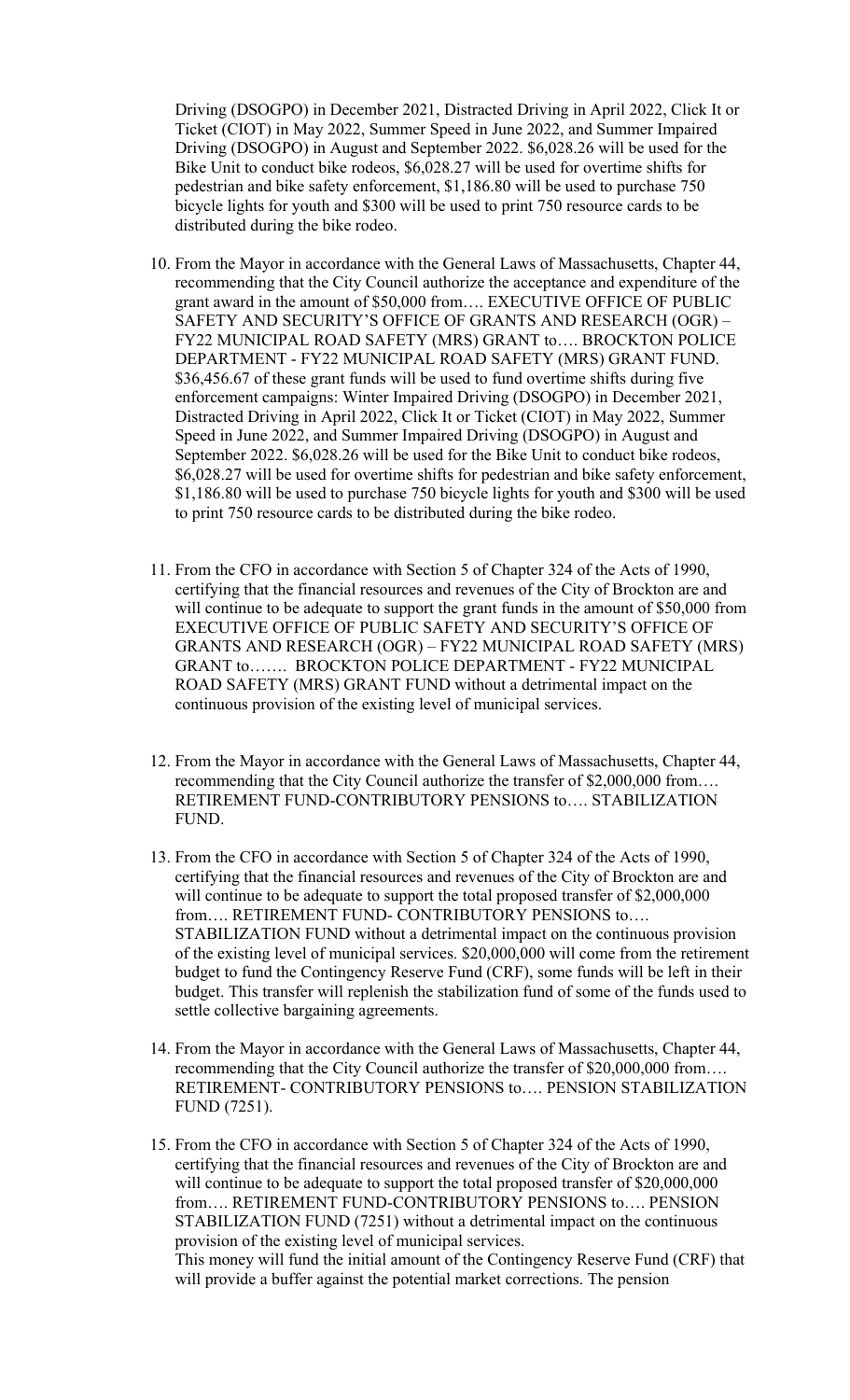stabilization fund was created when you approved the initial request to issue pension obligation debt.This money became available in the retirement line in the budget because we met with the Brockton Retirement Board and agreed to defer a portion of the fiscal year (FY) 22 payment pending the outcome of the Pension Obligation Bond (POB) efforts. The successful competition of the process makes these funds available for the CRF. The creation of the CRF with cash sets this POB initiative apart from most others in the United States. Typically, municipalities or other government agencies that issue POB debt borrow additional funds to create a CRF. This approach is more fiscally sound and increases the overall savings of the initiative. It will give the city nearly \$30,000,000 in reserves, the most in its history.

- 16. From the Police Department Grant Coordinator requesting the that the grant award be processed to allow the City of Brockton to expend the FY2021 Patrick Leahy Bulletproof Vest Partnership Grant from the US Department of Justice in the amount of \$15,449.50. These grant funds are used for the reimbursement of 50% of the cost of bulletproof vests for Brockton police officers' whose vests need to be replaced in the upcoming cycle. There is no required match for these funds because this program allows the Department to recoup 50% of bulletproof vest expenses it must make for officer safety.
- 17. From the Mayor in accordance with the General Laws of Massachusetts, Chapter 44, recommending that the City Council authorize the acceptance and expenditure of the grant award in the amount of \$15,449.50 from…. U.S. DEPARTMENT OF JUSTICE – FY21 BULLETPROOF VEST PROGRAM GRANT to…. BROCKTON POLICE DEPARTMENT - FY21 BULLETPROOF VEST PROGRAM GRANT FUND. These grant funds are used for the reimbursement of 50% of the cost of bulletproof vests for Brockton police officers' whose vests need to be replaced in the upcoming cycle. There is no required match for these funds because this program allows the Department to recoup 50% of bulletproof vest expenses it must make for officer safety.
- 18. From the CFO in accordance with Section 5 of Chapter 324 of the Acts of 1990, certifying that it is my professional opinion, after an evaluation of all pertinent financial information reasonably available, that the financial resources and revenues of the City of Brockton are and will continue to be adequate to support the grant funds in the amount of \$15,449.50 from U.S. DEPARTMENT OF JUSTICE – FY21 BULLETPROOF VEST PROGRAM GRANT to……. BROCKTON POLICE DEPARTMENT - FY21 BULLETPROOF VEST PROGRAM GRANT FUND without a detrimental impact on the continuous provision of the existing level of municipal services.
- 19. From the Mayor in accordance with the General Laws of Massachusetts, Chapter 44, recommending that the City Council authorize the appropriation of \$1,955,356.19…. FROM: STABILIZATION FUND \$1,356,621.87 and FROM: ARPA FUND \$598,734.32 for purposes of funding the Brockton Police Supervisors' Union contract. This appropriation provides funding for three (3) years (July 1, 2019-June 30, 2022), of a three (3) year contract.
- 20. From the CFO in accordance with Section 5 of Chapter 324 of the Acts of 1990, certifying that it is my professional opinion, after an evaluation of all pertinent financial information reasonably available, that the financial resources and revenues of the City of Brockton are and will continue to be adequate to support the total proposed appropriation of \$1,955,356.19…. FROM: STABILIZATION FUND \$1,356,621.87 and FROM: ARPA FUND \$598,734.32 for purposes of funding the Brockton Police Supervisors' Union contract, without detrimental impact on the continuous provision of the existing level of municipal services. This appropriation provides funding for three (3) years (July 1, 2019-June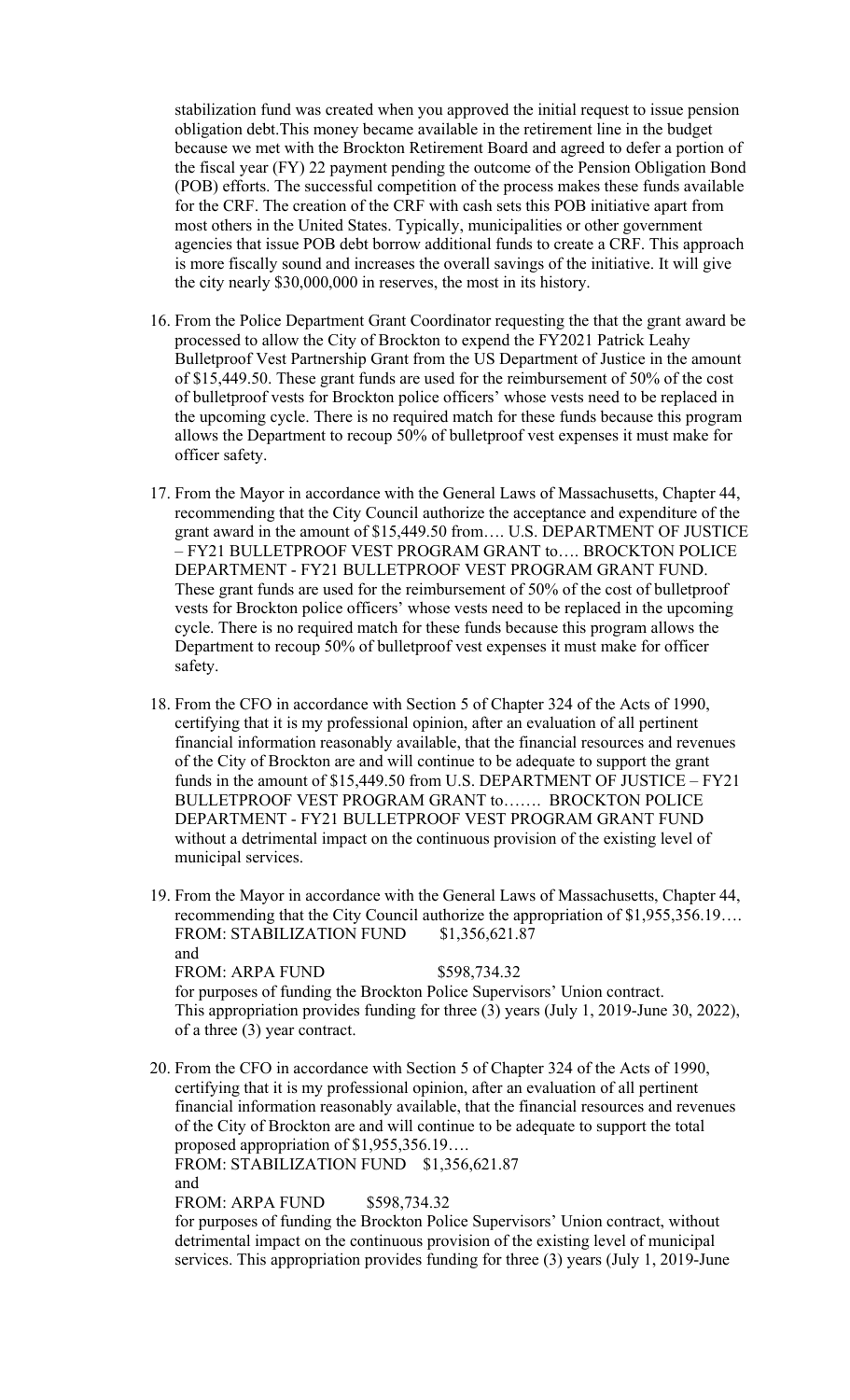30, 2022), of a three (3) year contract. This is a reasonable and financially sustainable settlement for the city.

- 21. From the Chief of Police requesting authorization to accept the following donation to be used for K-9-related items as needed for the Brockton Police Department: \$20,000.00 Donation from In Good Health.
- 22. From the Mayor in accordance with the General Laws of Massachusetts, Chapter 44, recommending that the City Council authorize the acceptance and expenditure of a donation in the amount of \$20,000 from…. IN GOOD HEALTH to……. BROCKTON POLICE DEPARTMENT. The donation will be used for K-9 related items as needed for the Brockton Police Department.
- 23. From the CFO in accordance with Section 5 of Chapter 324 of the Acts of 1990, certifying that the financial resources and revenues of the City of Brockton are and will continue to be adequate to support the acceptance and expenditure of a donation in the amount of \$20,000 from IN GOOD HEALTH to……. BROCKTON POLICE DEPARTMENT without a detrimental impact on the continuous provision of the existing level of municipal services.
- 24. From the Chief of Police requesting authorization to accept the following donation to be used for K-9-related items as needed for the Brockton Police Department: \$100.00 Donation from Quincy Credit Union.
- donation in the amount of \$100 from…. QUINCY CREDIT UNION to……. 25. From the Mayor in accordance with the General Laws of Massachusetts, Chapter 44, recommending that the City Council authorize the acceptance and expenditure of a BROCKTON POLICE DEPARTMENT. The donation will be used for K-9 related items as needed for the Brockton Police Department.
- 26. From the CFO in accordance with Section 5 of Chapter 324 of the Acts of 1990, certifying that the financial resources and revenues of the City of Brockton are and will continue to be adequate to support the acceptance and expenditure of a donation in the amount of \$100 from QUINCY CREDIT UNION to……. BROCKTON POLICE DEPARTMENT without a detrimental impact on the continuous provision of the existing level of municipal services.
- 27. From the Chief of Police requesting authorization to accept the following donation to be used for K-9-related items as needed for the Brockton Police Department: \$23.00 Donation from Joao Monterio.
- 28. From the Mayor in accordance with the General Laws of Massachusetts, Chapter 44, recommending that the City Council authorize the acceptance and expenditure of a donation in the amount of \$23 from…. JOAO MONTEIRO to……. BROCKTON POLICE DEPARTMENT. The donation will be used for K-9 related items as needed for the Brockton Police Department.
- 29. From the CFO in accordance with Section 5 of Chapter 324 of the Acts of 1990, I hereby certifying that the financial resources and revenues of the City of Brockton are and will continue to be adequate to support the acceptance and expenditure of a donation in the amount of \$23 from JOAO MONTEIRO to……. BROCKTON POLICE DEPARTMENT without a detrimental impact on the continuous provision of the existing level of municipal services.
- 30. From the Mayor in accordance with the General Laws of Massachusetts, Chapter 44, recommending that the City Council authorize the acceptance and expenditure of the grant award in the amount of \$85,000 from…. MASSACHUSETTS DEPARTMENT OF PUBLIC HEALTH- LEGISLATIVE EARMARK FUNDING GRANT to……. THE MAYOR'S OFFICE - LEGISLATIVE EARMARK FUNDING GRANT FUND. The grant funds will be used to support the Champion Plan. There is no match required.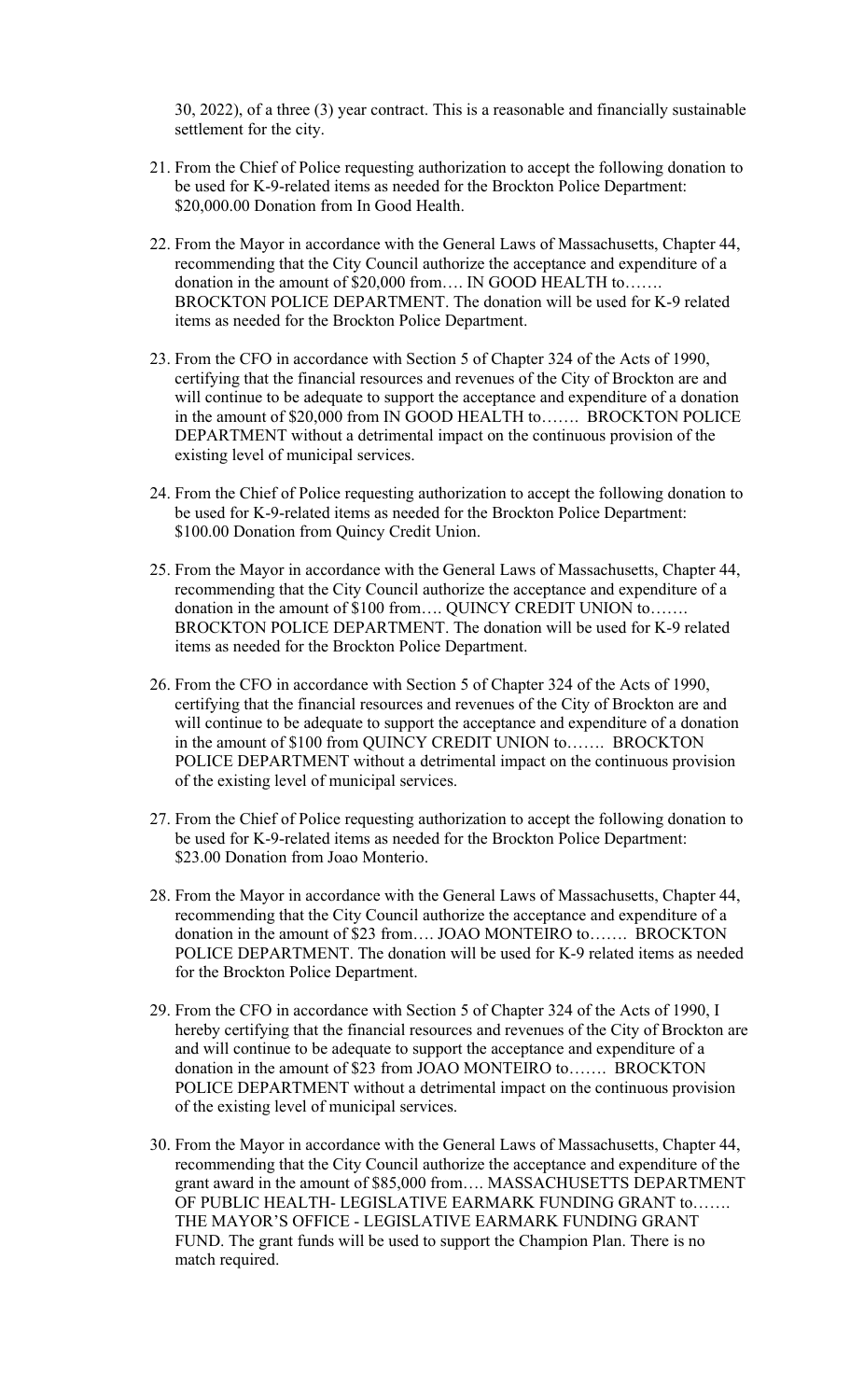- 31. From the CFO in accordance with Section 5 of Chapter 324 of the Acts of 1990, certifying that the financial resources and revenues of the City of Brockton are and will continue to be adequate to support the grant funds in the amount of \$85,000 from MASSACHUSETTS DEPARTMENT OF PUBLIC HEALTH- LEGISLATIVE EARMARK FUNDING GRANT to……. THE MAYOR'S OFFICE - LEGISLATIVE EARMARK FUNDING GRANT FUND without a detrimental impact on the continuous provision of the existing level of municipal services.
- 32. From the Mayor in accordance with the General Laws of Massachusetts, Chapter 44, recommending that the City Council authorize the acceptance and expenditure of the grant award in the amount of \$250,000 from…. UNITED STATES ENVIRONMENTAL PROTECTION AGENCY (EPA) – EPA CLEANUP GRANT to……. DEPARTMENT OF PLANNING AND ECONOMIC DEVELOPMENT-EPA CLEANUP GRANT FUND. The grant funds will be used to remediate the environmental concerns at the Corcoran Building at 308 Montello Street. This grant requires a \$50,000 local match. Funds from the MassDevelopment Brownfield Grant award will be used as a source for this local match.
- 33. From the CFO in accordance with Section 5 of Chapter 324 of the Acts of 1990, certifying that the financial resources and revenues of the City of Brockton are and will continue to be adequate to support the grant funds in the amount of \$250,000 from UNITED STATES ENVIRONMENTAL PROTECTION AGENCY (EPA) – EPA CLEANUP GRANT to……. DEPARTMENT OF PLANNING AND ECONOMIC DEVELOPMENT- EPA CLEANUP GRANT FUND without a detrimental impact on the continuous provision of the existing level of municipal services.
- 34. From the Interim DPW Commissioner requesting to accept and authorize the expenditure of a grant received in the amount of Eighteen Thousand Seven Hundred and Fifty Dollars (\$18,750.00), from the Federal Emergency Management Agency (FEMA): Hazard Mitigation Grant Program (HMGP). The City is required to commit to providing non-federal cost share of 25% (\$6,250.00) of the total cost of the planning project, this cost share will be comprised of in-kind funding and cash match is not required to contribute any matching funds for expenditure of the grant. The grant will fund updating our Local Multi-hazard Mitigation Plan.
- 35. From the Mayor in accordance with the General Laws of Massachusetts, Chapter 44, recommending that the City Council authorize the acceptance and expenditure of the grant award in the amount of \$18,750 from…. MASSACHUSETTS EMERGENCY MANAGEMENT AGENCY- HAZARD MITIGATION GRANT to……. DEPARTMENT OF PUBLIC WORKS- HAZARD MITIGATION GRANT FUND. The grant funds will be used to update the Local Multi-Hazard Mitigation Plan. There is a 25% required in-kind match.
- 36. From the CFO in accordance with Section 5 of Chapter 324 of the Acts of 1990, certifying that the financial resources and revenues of the City of Brockton are and will continue to be adequate to support the grant funds in the amount of \$18,750 from MASSACHUSETTS EMERGENCY MANAGEMENT AGENCY- HAZARD MITIGATION GRANT to……. DEPARTMENT OF PUBLIC WORKS- HAZARD MITIGATION GRANT FUND without a detrimental impact on the continuous provision of the existing level of municipal services.

# UNFINISHED BUSINESS:

37. Ordinance: An Ordinance Amending the Revised Ordinances of the City of Brockton, Chapter 2, Article III., Section 2-134. Holidays Be it ordained by the City Council of the City of Brockton That Chapter 2, Article III, Section 2-134 of the City of Brockton's City Ordinances be amended to include Juneteenth as a designated holiday. (FAVORABLE) (IN CITY COUNCIL OCTOBER 12, 2021, PASSED BY A ROLL CALL VOTE. PASSED TO A THIRD READING)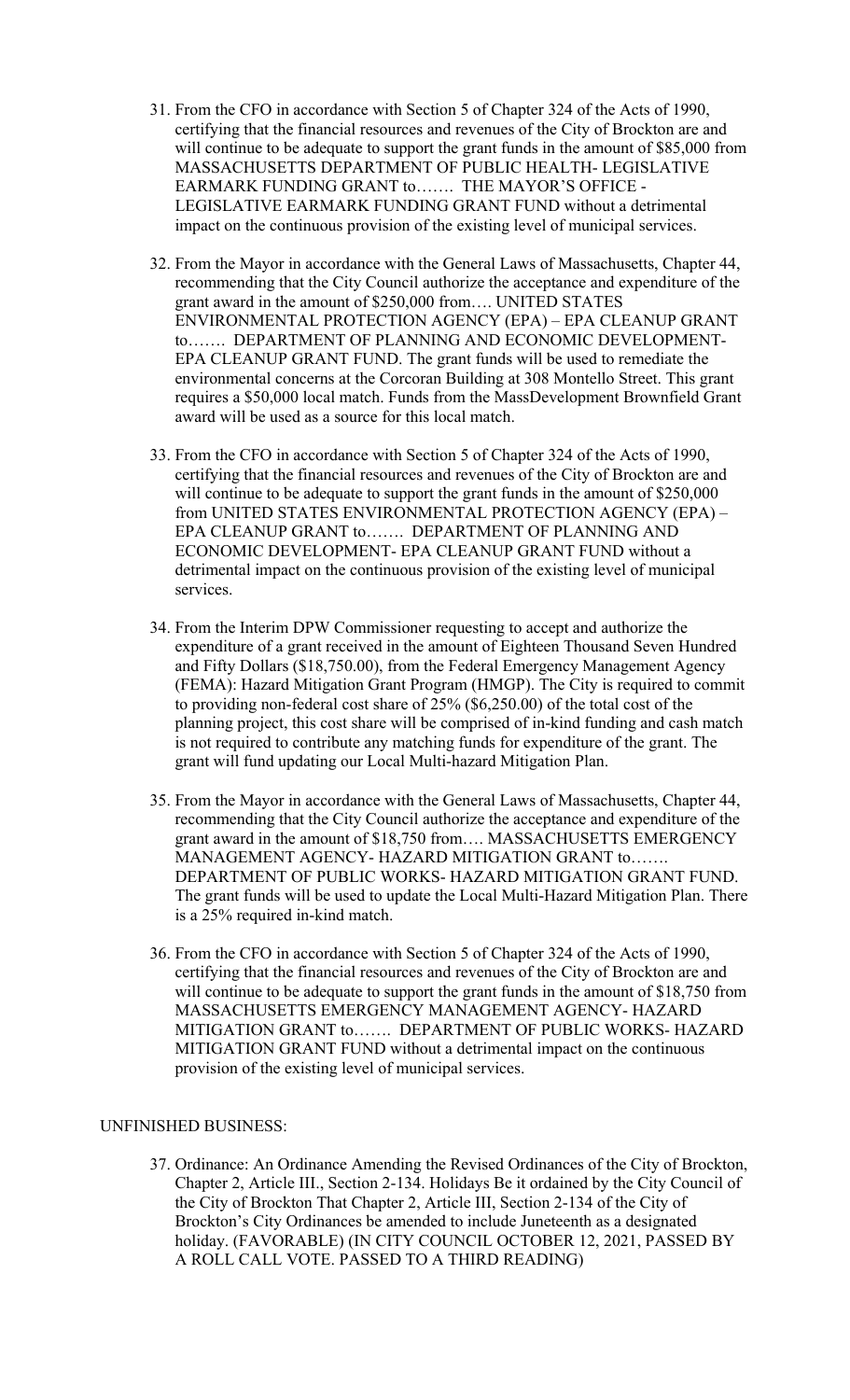38. Ordinance: Be it Ordained by the City Council of the City of Brockton, that the City Council Adopt the following Amendments to the Ordinance Establishing Licensing and Regulation for Adult Use Marijuana Establishments Section 1.003(1)(c). (FAVORABLE) Amendment: The reference of "Section 1.003(1)(c)" shall be stricken and inserting in its place "Sec. 11-422 (a)(3) Fee Schedule".The reference of "Section  $1.003(1)(d)$ " shall be stricken and inserting in its place "Sec. 11-423 (a)(4)" and amending the reference to "9, 10, 11" to read instead "i, j, k". The purpose of this amendment is to mirror section references in the existing ordinance as reflected in the City Ordinances as adopted. (FAVORABLE) (IN CITY COUNCIL OCTOBER 12, 2021, AMENDMENT PASSED BY A ROLL CALL VOTE. PASSED TO A THIRD READING, AS AMENDED BY ROLL CALL VOTE)

# ORDERS:

- 39. Ordered: That the following named sum be and the same is hereby appropriated as the same was submitted by the Mayor as follows: Appropriation of: \$50,000 From: Executive Office of Public Safety and Security's Office of Grants and Research (OGR) – FY22 Municipal Road Safety (MRS) Grant To: Brockton Police Department- FY22 Municipal Road Safety (MRS) Grant Fund (\$36,456.67 of these grant funds will be used to fund overtime shifts during five enforcement campaigns: Winter Impaired Driving (DSOGPO) in December 2021, Distracted Driving in April 2022, Click It or Ticket (CIOT) in May 2022, Summer Speed in June 2022, and Summer Impaired Driving (DSOGPO) in August and September 2022. \$6,028.26 will be used for the Bike Unit to conduct bike rodeos, \$6,028.27 will be used for overtime shifts for pedestrian and bike safety enforcement, \$1,186.80 will be used to purchase 750 bicycle lights for youth and \$300 will be used to print 750 resource cards to be distributed during the bike rodeo.)
- 40. Ordered: That the following named sum be and the same is hereby transferred as the same was submitted by the Mayor as follows: Transfer of: \$2,000,000 From: Retirement Fund- Contributory Pensions To: Stabilization Fund
- 41. Ordered: That the following named sum be and the same is hereby transferred as the same was submitted by the Mayor as follows: Transfer of: \$20,000,000 From: Retirement Fund- Contributory Pensions To: Pension Stabilization Fund (7251)
- 42. Ordered: That the following named sum be and the same is hereby appropriated as the same was submitted by the Mayor as follows: Appropriation of: \$15,449.50 From: U.S. Department of Justice- FY21 Bulletproof Vest Program Grant To: Brockton Police Department- FY21 Bulletproof Vest Program Grant Fund (These grant funds are used for the reimbursement of 50% of the cost of bulletproof vests for Brockton police officers' whose vests need to be replaced in the upcoming cycle. There is no required match for these funds because this program allows the Department to recoup 50% of bulletproof vest expenses it must make for officer safety.) 43. Ordered: That the following named sum be and the same is hereby appropriated as the same was submitted by the Mayor as follows:
	- To: Police- FY20 Personal Services Other Than Overtime Appropriation of: \$1,955,356.19 From: Stabilization Fund \$1,356,621.87 Retroactive Payment \$167,002.40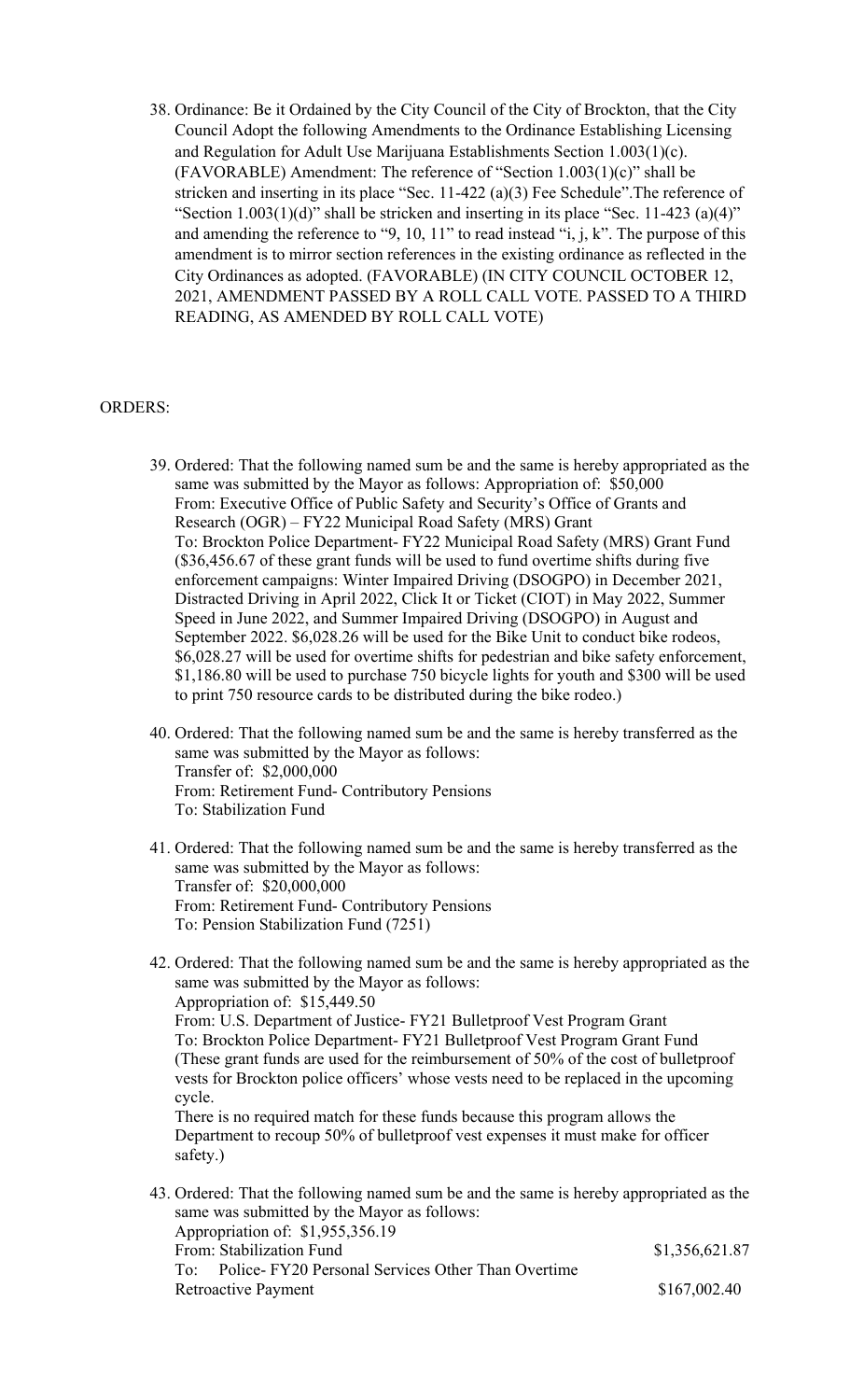| Police-FY20 Overtime Retroactive Payment<br>Police-FY21 Personal Services Other Than Overtime                                                                                                        | \$12,719.77  |
|------------------------------------------------------------------------------------------------------------------------------------------------------------------------------------------------------|--------------|
| Retroactive Payment<br>Police-FY21 Overtime Retroactive                                                                                                                                              | \$345,770.27 |
| Payment                                                                                                                                                                                              | \$12,500.60  |
| Police-FY22 Personal Services Other Than Overtime                                                                                                                                                    | \$799,070.77 |
| Police-FY22 Overtime                                                                                                                                                                                 | \$19,558.06  |
| and                                                                                                                                                                                                  |              |
| From: ARPA Fund                                                                                                                                                                                      | \$598,734.32 |
| Police-FY20 Personal Services Other Than Overtime<br>To:                                                                                                                                             |              |
| Retroactive Payment                                                                                                                                                                                  | \$7,556.09   |
| Police-FY21 Personal Services Other Than Overtime                                                                                                                                                    |              |
| Retroactive Payment                                                                                                                                                                                  | \$100,250.94 |
| Police-FY22 Personal Services Other Than Overtime                                                                                                                                                    | \$355,927.29 |
| Police- COVID Bonus                                                                                                                                                                                  | \$135,000    |
| for purposes of funding the Brockton Police Supervisors' Union contract.<br>This appropriation provides funding for three (3) years (July 1, 2019-June 30, 2022),<br>of a three $(3)$ year contract. |              |

44. Ordered: That the City Council authorizes the acceptance and expenditure of a donation in the amount of \$20,000… From: In Good Health To: Brockton Police Department (The donation will be used for K-9 related items as needed for the Brockton Police Department.)

45. Ordered: That the City Council authorizes the acceptance and expenditure of a donation in the amount of \$100… From: Quincy Credit Union To: Brockton Police Department (The donation will be used for K-9 related items as needed for the Brockton Police Department.)

46. Ordered: That the City Council authorizes the acceptance and expenditure of a donation in the amount of \$23… From: Joao Monteiro To: Brockton Police Department (The donation will be used for K-9 related items as needed for the Brockton Police Department.)

- 47. Ordered: That the following named sum be and the same is hereby appropriated as the same was submitted by the Mayor as follows: Appropriation of: \$85,000 From: Massachusetts Department of Public Health- Legislative Earmark Funding Grant To: The Mayor's Office- Legislative Earmark Funding Grant Fund (These grant funds will be used to support the Champion Program. There is no matched required.)
- 48. Ordered: That the following named sum be and the same is hereby appropriated as the same was submitted by the Mayor as follows: Appropriation of: \$250,000 From: United States Environmental Protection Agency (EPA) – EPA Cleanup Grant To: Department of Planning and Economic Development – EPA Cleanup Grant Fund (The grant funds will be used to remediate the environmental concerns at the Corcoran Building at 308 Montello Street. This grant requires a \$50,000 match. Funds from the MassDevelopment Brownfield Grant award will be used as a source for this match.)